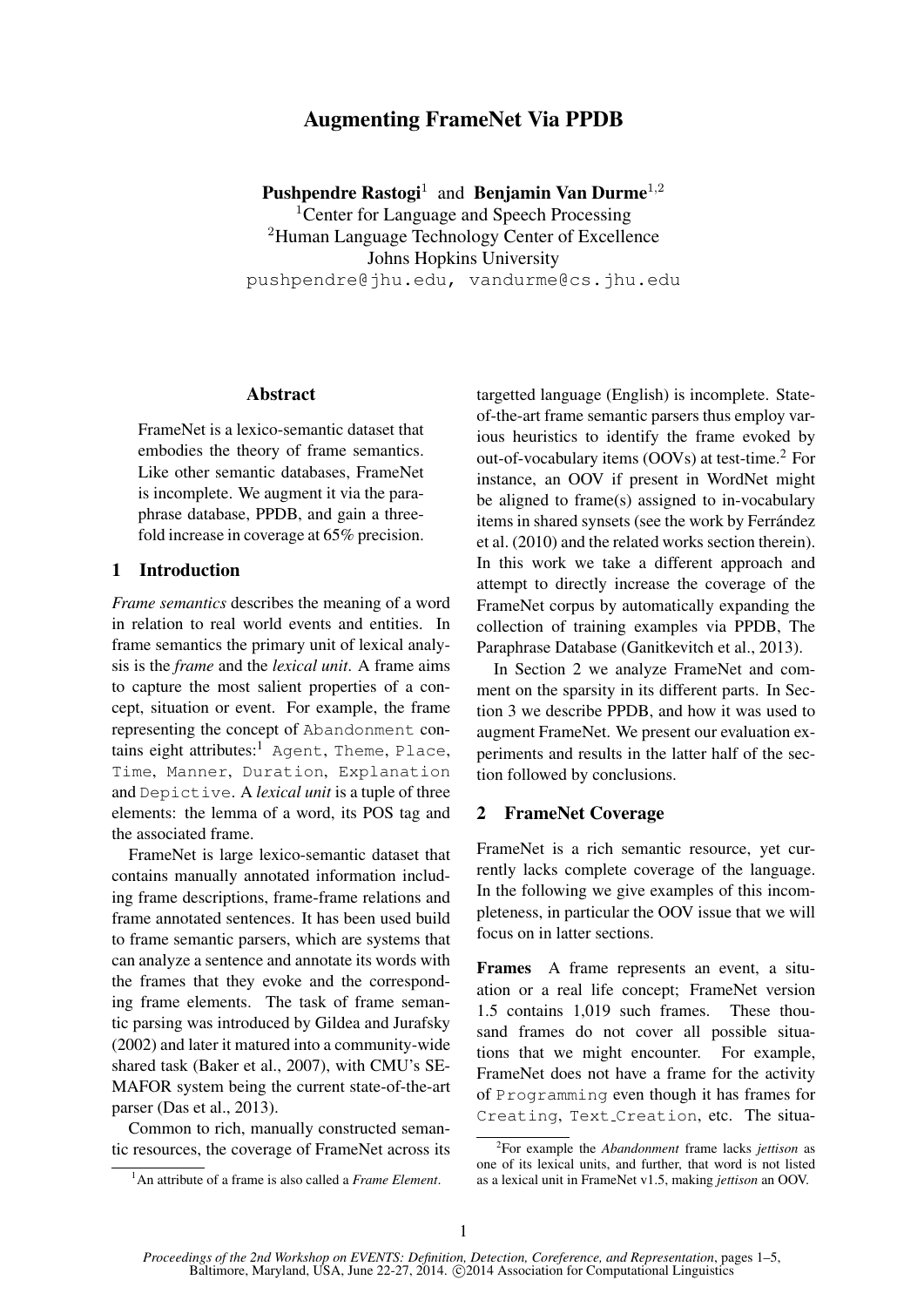tion of writing a computer program is stereotypical and attributes that a reader might associate with such an activity are: agent (who wrote the program), language (the programming language used) and function (the program's purpose).

Further, FrameNet's granularity is at times uneven. For example, the Explosion frame and the Become Triggered frames do not have agentive attributes, instead there exist separate frames Detonate Explosive and Triggering which have the attributes Agent and Actor respectively. This suggests a pattern that events which are frequently described without an agent are assigned their own frames. However, there is no Burial frame which focuses on the event corresponding to frame of Burying, which itself focuses on the Actor.

This difference in granularity could be resolved by either making distinctions more evenly finegrained: trying to automatically inducing new frames; or by making things more evenly-coarse grained: automatically merging existing frames that are deemed similar. Researchers have explored methods for automatically learning frames and on learning collocations of frames to their syntactic dependent phrases. Recent examples include using either a Bayesian topic model to learn clusters of words (O' Connor, 2012; Materna, 2012), or attempting to learn symbolic concepts and attributes from dictionary definitions of words (Orfan and Allen, 2013).

Frame-Frame Relations FrameNet encodes certain types of correlations between situations and events by adding defeasible typed-relations between frames encoding pairwise dependencies.

There are eight types of frame-frame relations: Inherits\_from, Perspective\_on, Precedes, Subframe\_of, See\_also, Uses, Is\_Inchoative\_of, and Is Causative of.<sup>3</sup> For example the frame Being Born is related to Death through the relation Is Preceded By. Such commonsense knowledge of event-event relationships would be of significant utility to general AI, however it is a large space to fill: with 1,019 frames and 8 binary relations there is a large upper bound on the number of total possible relation pairs, even if not considering the previous issue of incomplete frame coverage. For example, the Experience bodily harm and Hostile encounter frames are not related through the Is Causative Of relation, even though it is reasonable to expect that a hostile encounter would result in bodily harm.<sup>4</sup> Though researchers have used FrameNet relations for tasks such as recognizing textual entailment (RTE) (Aharon et al., 2010) and for text understanding (Fillmore and Baker, 2001), to the best of our knowledge there has been no work on automatically extending frame-frame relations.

Frame Annotated Sentences FrameNet contains annotated sentences providing examples of: lexical units, frames those lexical units evoked, and frame elements present in the sentence (along with additional information). These annotated sentences can be divided into two types based on whether all the frame evoking words were marked as targets or not.

The first type, which we call lexicographic, contains sentences with a single target per sentence. The second type, called fulltext, contains sentences that have been annotated more completely and they contain multiple targets per sentence. There are 4,026 fulltext sentences containing 23,921 targets. This data has proved to be useful for lexico-semantic tasks like RTE and paraphrasing e.g. (Aharon et al., 2010; Coyne and Rambow, 2009). As compared to Prop-Bank (Palmer et al., 2005), which annotated all predicates occurring within a collection of preexisting documents, FrameNet provides *examples*, but not a corpus that allows for directly estimating relative frequencies.

Frame-Lemma Mappings As said earlier, *lexical units* are tuples of the lemma form of a word, its POS-tag and its associated frame. One component of FrameNet is its information about which words/lemmas prompt a particular frame. An annotated word that evokes a frame in a sentence is referred to as a *Target*. There are two areas where these mappings could be incomplete: (1) lemmas contained within FrameNet may have alternate senses such that they should be placed in more Frames (or related: a currently missing frame might then give rise to another sense of

<sup>&</sup>lt;sup>3</sup>Five frame-frame relations also have an antonym relation: Is\_Used\_by, Is\_Inherited\_by, Is Perspectivized in, Has Subframe(s), Is Preceded by, however an antonym relation does not

add any extra information over its corresponding relation.

<sup>4</sup>*Reasonable* highlights the issue that we would optimally like to know things that are even just possible/not-toounlikely, even if not strictly entailed.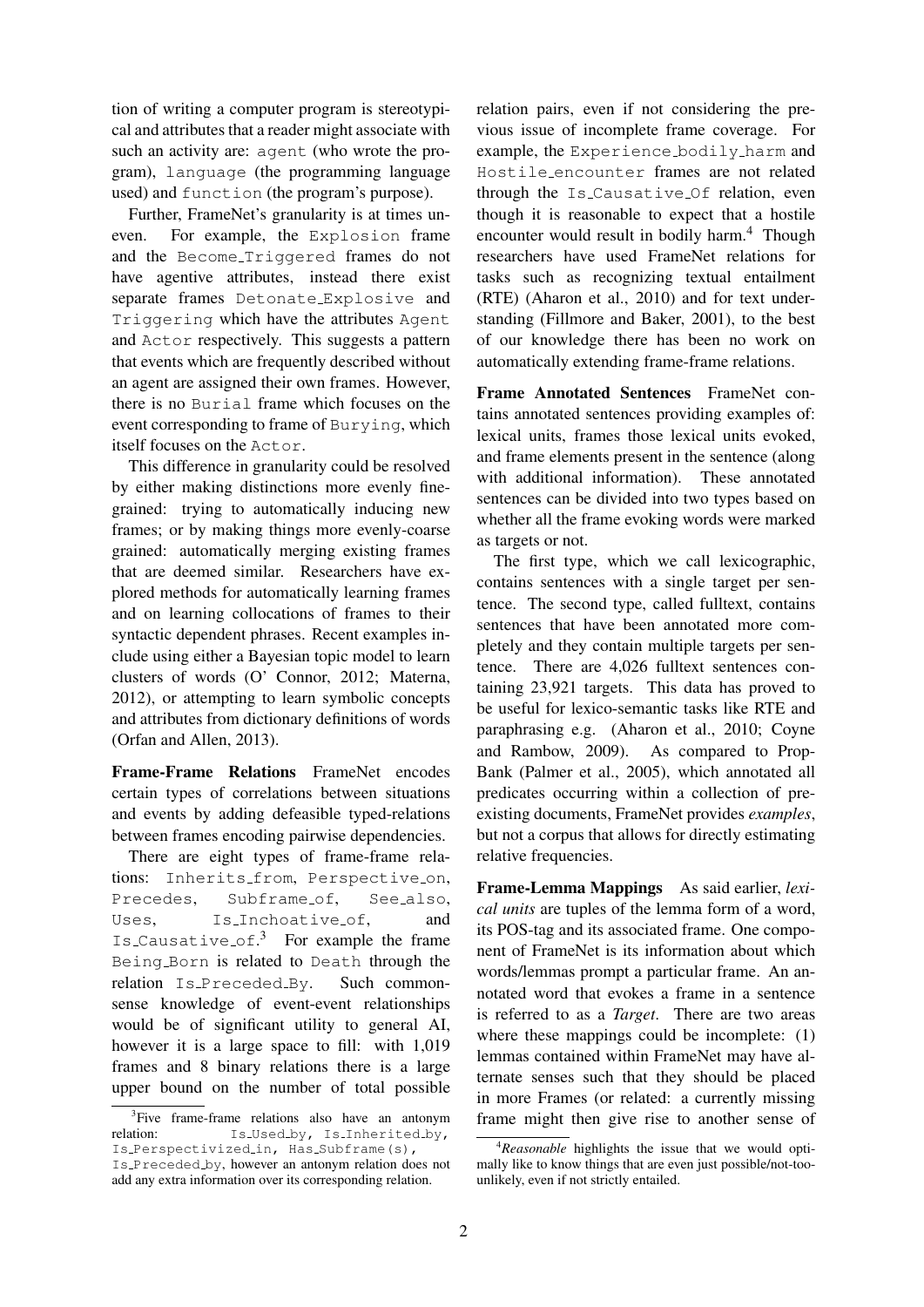such a lemma); and (2) lemmas from the language may not be in FrameNet in any form. Most research on mitigating this limitation involves mapping FrameNet's frames to WordNet's synsets.<sup>5</sup> Fossati et al. (2013) explored the feasibility of crowdsourcing FrameNet coverage, using the distributed manual labor of Mechanical Turk to complete the lemma coverage.

## 3 Augmenting FrameNet with PPDB

In order to expand the coverage of FrameNet, we performed an initial study on the use of a new broad-coverage lexical-semantic resource, PPDB, to first add new lemmas as potential triggers for a frame, and then automatically rewrite existing example sentences with these new triggers. The eventual goal of would be to enable any existing FrameNet semantic parser to simply retrain on this expanded dataset, rather than needing to encode methods for dynamic OOV-resolution at test-time (such as employed by SEMAFOR).

PPDB Ganitkevitch et al. (2013) released a large collection of lexical, phrasal and syntactic paraphrases<sup>6</sup> collectively called PPDB. We used the lexical rules in PPDB to find potential paraphrases of target words of frame annotated sentences. A lexical rule in PPDB looks like the following:

[VB] ||| help ||| assist |||  $p(e|f)=2.832, p(f|e)=1.551, ...$ 

This rule conveys that the log-probability that *help* would be paraphrased by the word *assist* is -2.832 but the log probability of *assist* being paraphrased as *help* is -1.551.<sup>7</sup> Ganitkevitch et al. (2013) released quality-sorted subsets of the full (large) collection, varying in size from S to XXXL by applying thresholds over a linear combination of the feature values to prune away low quality paraphrases. They verified that the average human judgement score of randomly sampled paraphrases from smaller sized collections was higher than the

average human judgement score of a random sample from a larger collection.

Approach We used the lexical rules sans features along with a 5-gram Kneser-Ney smoothed language model trained using KenLM (Heafield et al., 2013) on the raw English sequence of Annotated Gigaword (Napoles et al., 2012) to paraphrase the fulltext frame annotated sentences of FrameNet. We used a combination of the WordNet morphological analyzer and Morpha<sup>8</sup> for lemmatization and Morphg<sup>9</sup> for generation.

Evaluation We present our evaluation of the quantity and quality of generated paraphrases in this section. Note that we did not use syntactic reordering to generate the paraphrases. Also we paraphrased the frame evoking targets individually i.e. we did not consider combinations of paraphrases of individual targets to be a new paraphrase of a sentence and we ignored those frame evoking targets that contained multiple words.<sup>10</sup>

With the above mentioned constraints we conducted the following experiments with different sizes of PPDB. In Experiment 1 we generated a set of candidate paraphrases for every target word in a sentence by directly querying that word and its dictionary form in PPDB. In Experiment 2 we first enlarged the set of lexical units mapped to a frame by merging lexical units of frames that were related to the target word's frame through either of the following relations: Is Perspectivized In, Is\_Inherited\_By, Has\_Subframe (s). For example, if frame A has a subframe B then lexical units mapped to A can evoke B. We then queried PPDB to gather paraphrases for all the lexical units collected so far. This experiment simulates the situation where a frame has been mapped to a set of words, e.g. synsets in WordNet, so that every word in that larger set is a paraphrase of any word that evokes a frame. This procedure increases the average number of paraphrases mapped to a frame and we present those averages in Table 1.

For both these experiments we also calculated the incremental benefit of PPDB over WordNet by

<sup>&</sup>lt;sup>5</sup>It is worth noting that substituting a larger automatically derived WordNet (as derived in Snow et al. (2004)) could improve the recall of some of the methods which automatically learn a mapping from FrameNet frames to WordNet synsets.

<sup>6</sup> *Lexical*: Two words with the same meaning; *phrasal*: two strings of words with the same meaning; *syntactic*: strings of surface words and non-terminal categories that have the same meaning. These strings are templates with the nonterminals serving the role of constraints over what can go in the blanks.

<sup>7</sup> See complete list at http://github.com/ jweese/thrax/wiki/Feature-functions .

<sup>8</sup>http://ilexir.co.uk/applications/ rasp/download

<sup>&</sup>lt;sup>9</sup>http://cl.naist.jp/~eric-n/ ubuntu-nlp/pool/hardy/english/morph\_

<sup>0.0.20030918-2</sup>nlp1˜0hardy1.tar.gz

<sup>10</sup>Among fulltext sentences less than 3% of targets contained multiple tokens.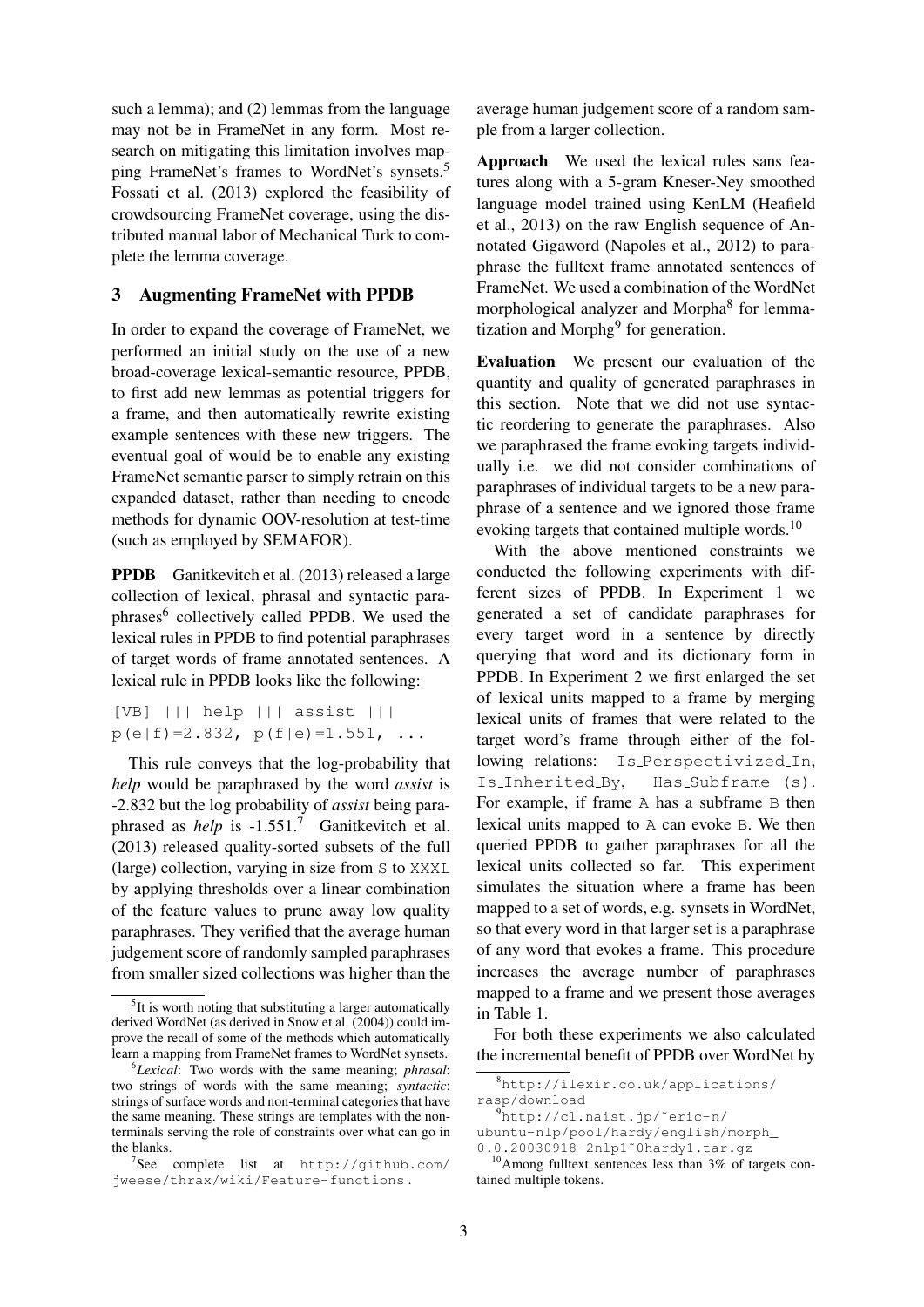| <b>Database</b>   | Lexical Unit/Frame |
|-------------------|--------------------|
| <b>Framenet</b>   | 20.24              |
| PPDB S            | 23.15              |
| PPDB M            | 32.00              |
| PPDB <sub>L</sub> | 74.08              |
| PPDB XL           | 214.99             |

Table 1: Average count of lexical units per frame for different sizes of PPDB in experiment 2.

| The General Assembly should set aside <b>money</b> for a |
|----------------------------------------------------------|
| new state health lab, millions of doses of antiviral     |
| drugs and a fund to help meet basic needs after a disas- |
| ter, a legislative panel recommended Thursday.           |
| 1: The General Assembly should set aside cash            |
| 2: The General Assembly should set aside fund            |
| 1: The General Assembly should set aside <b>dough</b>    |
| 3: The General Assembly should set aside silver          |
|                                                          |

Table 2: Examples and their judgements, with the last being debatable.

filtering out paraphrases that could have been retrieved as synonyms<sup>11</sup> from WordNet v3.0. The results of these experiments are in Table 3.

To evaluate the quality of our additional output over WordNet we assigned one of the following labels to 25 paraphrase sets generated at the end of Experiment  $1b^{12}$ : 1, the paraphrase (a) invoked the correct frame and (b) was grammatical; or 2, only (a) held; or 3, (a) did not hold. Table 4 presents aggregates over the labels.

| <b>PPDB</b> | 1я      | 1b      | 2э        | 2 <sub>h</sub> |
|-------------|---------|---------|-----------|----------------|
| <b>S</b>    | 4.582   | 2.574   | 1,064,926 | 1.022.533      |
| M           | 15.459  | 9.752   | 1.314.169 | 1,263,087      |
| L           | 73.763  | 55.517  | 2,417,760 | 2,347,656      |
| XL          | 340,406 | 283.126 |           |                |

Table 3: The total number of paraphrases generated for the 23,226 input targets versus different sizes of PPDB. The paraphrase count excludes the input. Column 1a and 2a represent unfiltered paraphrases as opposed to 1b and 2b where they have been filtered using WordNet v3.0.

#### 4 Discussion And Conclusion

We presented initial experiments on using PPDB to automatically expand FrameNet through paraphrastic re-writing. We found that over a sample of 25 target words the top three paraphrases produced by PPDB XL evoked the correct frame and were grammatical  $65\%$  of the time.<sup>13</sup> However,

| <b>PPDB Size</b> | 1   | 2  | 3  | $\%$ (1+2) | $\% (1)$ |
|------------------|-----|----|----|------------|----------|
| S                | 0   | 0  | 0  |            |          |
| М                | 6   |    | 2  | 77.77      | 66.67    |
| L                | 27  | 15 | 11 | 86.25      | 50.94    |
| $L$ rank 3       | 23  | 12 | 7  | 83.33      | 54.76    |
| XL               | 110 | 85 | 50 | 79.60      | 44.89    |
| XL rank 3        | 47  | 16 | 9  | 87.5       | 65.27    |
| XL rank 5        | 69  | 28 | 13 | 88.18      | 62.72    |
| XL rank 10       | 105 | 52 | 32 | 83.07      | 55.55    |

Table 4: Average quality of all paraphrases for 25 random sentences. Rows marked *A rank B* convey that we used PPDB of size *A* and kept only the top *B* sentences after sorting them by their language model score. Column  $\%$ (1) indicates the percentage of output which was grammatical and evoked the correct frame. Column% $(1+2)$  represents the output that evoked the correct frame.

work remains in recognizing the contexts in which a paraphrase is appropriately applied, and in improving the quality of PPDB itself.

Upon error analysis, we found two major reasons for ungrammaticality of lexical paraphrases. First: within FrameNet some sentences will have a single token annotated as trigger, when in fact it is part of a multi-word expression. For example, it was grammatically infelicitous to replace *part* by *portion* in the expression *part of the answer*. The other major source of error was the inaccuracy in PPDB itself. We found that for a large number of cases when PPDB XL did not have a high number of paraphrases the paraphrases were wrong (e.g., PPDB XL had only 2 paraphrases for the words *lab* and *millions*.)

Going forward we aim to increase the precision of our paraphrases and our ability to recognize their appropriate contexts for application. Further, we wish to augment additional resources in a similar way, for example PropBank or the ACE corpus (Walker et al., 2006). We should be able to increase the precision by using the paraphrase probability features of a PPDB rule and by using better language models with lower perplexity than n-grams e.g. recurrent neural net based language models. Improving the accuracy of PPDB, especially in the large settings, would be another focus area. Also, we would use Amazon Mechanical Turk to evaluate the quality of a larger set of paraphrases to make our evaluation robust and so that we can evaluate the efficacy of our second experiment.

Acknowledgments This material is based on research sponsored by the NSF under grant IIS-1249516 and DARPA under agreement number FA8750-13-2-0017.

 $11$ Two lemmas that appear in the same synset at least once are synonyms in our experiments.

 $12$ Experiment 2 generated significantly more candidates; here we consider only the potential scope of expansion and rely on Experiment 1 to gauge the likely paraphrase quality.

<sup>&</sup>lt;sup>13</sup>We have released the generated corpus as well as the manual annotations at cs.jhu.edu/~prastog3/res/ fnppdb.html